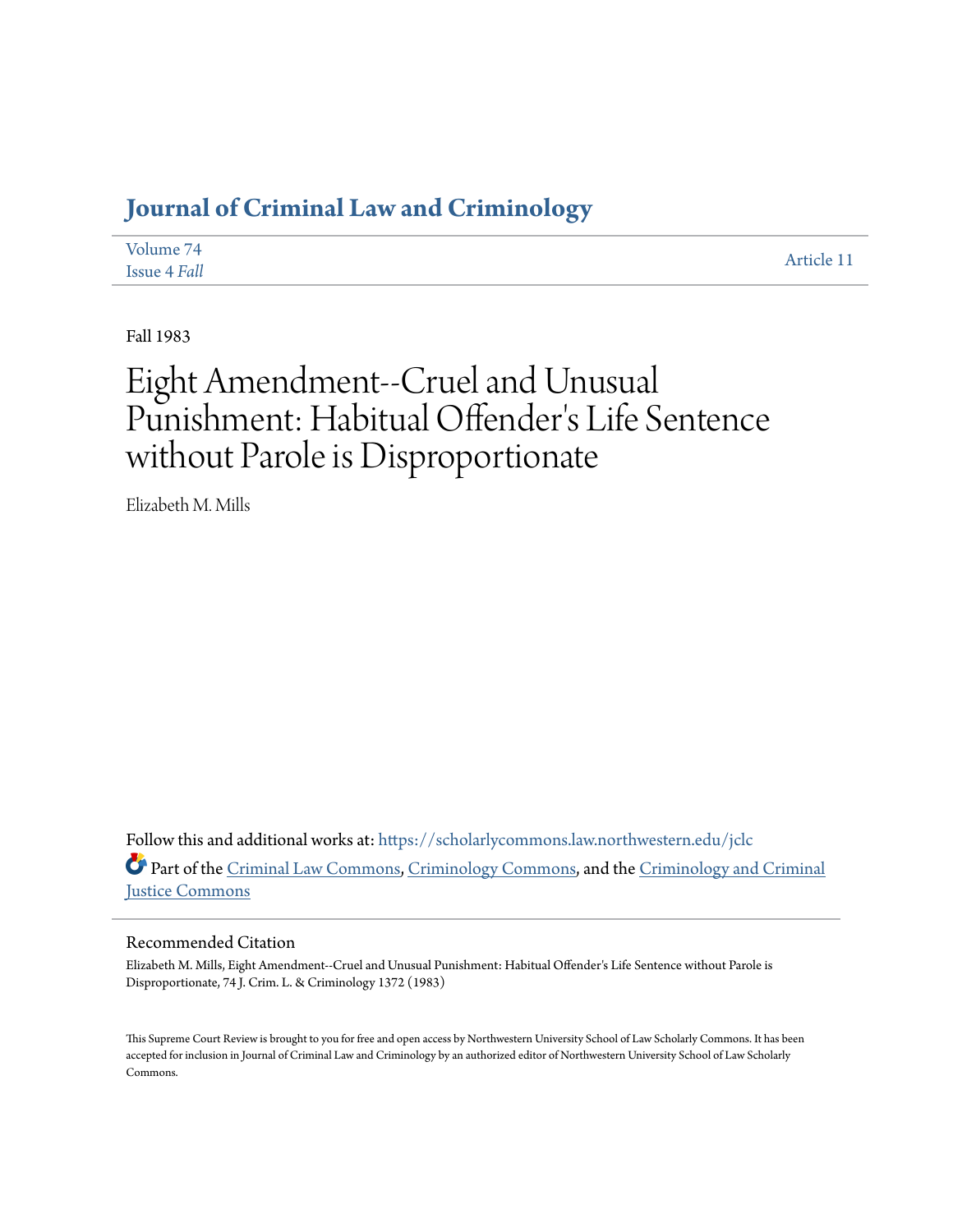## **EIGHTH AMENDMENT--CRUEL AND UNUSUAL PUNISHMENT: HABITUAL OFFENDER'S LIFE SENTENCE WITHOUT PAROLE IS DISPROPORTIONATE**

### **Solem** v. **Helm, 103 S. Ct. 3001 (1983).**

#### I. INTRODUCTION

In *Solem v. Helm,'* the Supreme Court, for the first time, held a sentence of imprisonment to be cruel and unusual because it was disproportionate to the crime committed. The Court overturned a life sentence without parole imposed under a recidivist statute on a defendant who had been convicted of seven relatively minor felonies. The Court held that the sentence was disproportionate and thus violated the eighth amendment's prohibition against cruel and unusual punishment. <sup>2</sup>

Whether the eighth amendment proportionality analysis<sup>3</sup> would be applied to sentences other than death was in doubt after the Supreme Court refused, in its 1980 decision in *Rummel v. Estelle , <sup>4</sup>*to apply the analysis to a mandatory sentence of life with parole. The Court's decision in *Helm* establishes that this analysis will be applied to non-capital sentences, at least to those for life without parole. However, the decision leaves the relationship between the proportionality test used in capital cases and that used in non-capital cases unclear. Moreover, the Court's attempt to distinguish *Helm* from *Rummel* on the basis that Helm was sentenced to life without parole is formalistic and not consistent with the Court's recent treatment of parole and commutation. It seems that the Court's decision in *Helm* can best be explained by the Court's concerns about individualized sentencing, guided sentencing discretion, and federalism.

**<sup>1</sup>** 103 S. Ct. 3001 (1983).

<sup>&</sup>lt;sup>2</sup> The eighth amendment provides that "[e]xcessive bail shall not be required, nor excessive fines imposed, nor cruel and unusual punishments inflicted." U.S. CONsT. amend. VIII. The cruel and unusual punishment clause of the eighth amendment applies to the states under the fourteenth amendment. Robinson v. California, 370 U.S. 660 (1962).

*<sup>3</sup> See infra* note 18 and accompanying text.

<sup>4 445</sup> U.S. **263** (1980).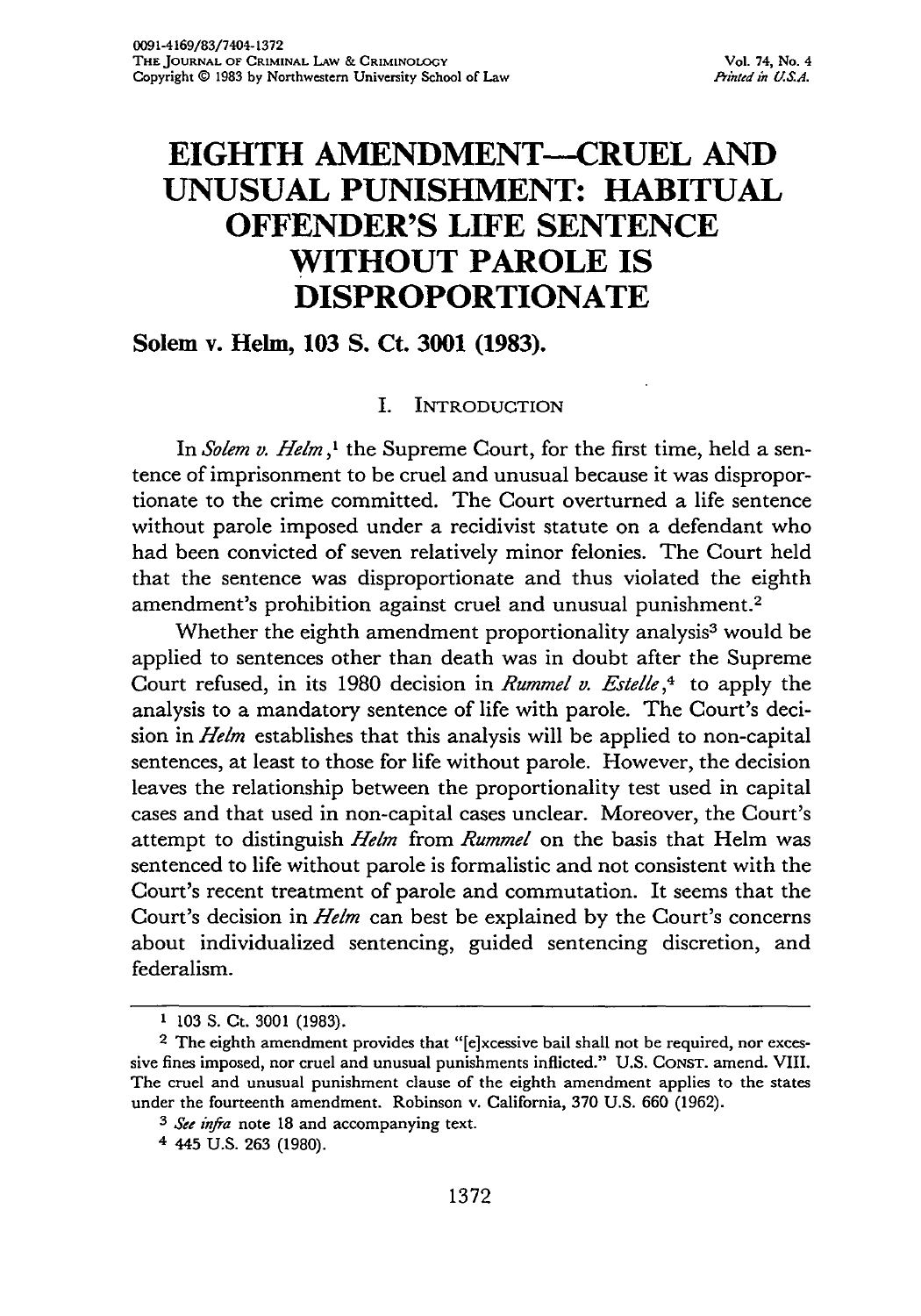#### II. FACTS OF *HELM*

Jerry Buckley Helm pled guilty in a South Dakota circuit court to a charge of uttering a \$100 "no account" check.<sup>5</sup> The maximum penalty for this charge was five years' imprisonment and a \$5,000 fine,6 but the South Dakota recidivist statute provided for a maximum penalty of life imprisonment and a \$25,000 fine upon a fourth felony conviction.<sup>7</sup> Helm had previously been convicted in South Dakota of six felonies,<sup>8</sup> all of which were nonviolent and involved alcohol as a contributing factor.9 Although Helm was informed that a guilty plea could result in a life sentence, he waived his rights to a preliminary hearing and a presentence investigation, insisted on pleading guilty, and demanded immediate sentencing.<sup>10</sup> The judge sentenced Helm to life imprisonment, which, in South Dakota, was without possibility of parole.<sup>11</sup>

The South Dakota Supreme Court affirmed Helm's sentence, re-

**103 S.** Ct. at **3005.** <sup>6</sup>**S.D.** CODIFIED LAWS ANN. § 22-6-1(6) (1979) (now codified at S.D. CODIFIED LAWS ANN. § 22-6-1(7) (Supp. 1983)).

7 S.D. CODIFIED LAWS ANN. §§ 22-7-8 (1979) (amended 1981), 22-6-1(2) (1979) (now codified at S.D. CODIFIED LAWS ANN. § 22-6-1(3) (Supp. 1983)).

8 103 S. Ct. at 3004. In 1964, 1966, and 1969, Helm was convicted of third-degree burglary under S.D. CODIFIED LAWS ANN. §§ 22-32-8, 22-32-9 (1967) (repealed 1976). In 1972, Helm was convicted of obtaining money under false pretenses under S.D. CODIFIED LAWS ANN. § 22-41-4 (1967) (repealed 1976). In 1973, Helm was convicted of grand larceny under S.D. CODIFIED LAWS ANN. §§ 22-37-1, 22-37-2 (1967) (repealed 1976). In 1975, Helm was convicted of third-offense driving while intoxicated under S.D. CODIFIED LAvs ANN. § 32-23- 4 (1976) (amended 1982).

9 103 **S.** Ct. at 3005.

**10** State v. Helm, 287 N.W.2d 497, 498 (S.D. 1980).

**<sup>11</sup>**103 **S.** Ct. at 3005; S.D. CODIFIED LAWS ANN. § 24-15-4 (1979). The sentencing judge may have been unaware that parole would not be available. When sentencing Helm, the judge made the following statements:

Well, I guess most anybody looking at this record would have to acknowledge you have a serious problem, if you've been drinking all of this time and your prior imprisonments have not had any effect on your drinking problem, so far as motivating you for change. **If** you get out in the near future, you're going to be committing further crimes, so I can't see any purpose in my extending any leniency to you at all here and **I** intend to give you a life sentence.

It will **be** up to you and the parole board to work out when you finally get out, but I think you certainly earned this sentence and certainly proven that you're an habitual criminal and the record would indicate that you're beyond rehabilitation and that the only prudent thing to do is to lock you up for the rest of your natural life, so you won't have further victims of your crimes, just be coming back before Courts. You'll have plenty of time to think this one over.

**287 N.W.2d** at **500** (Henderson, **J.,** dissenting).

**<sup>5</sup>** Solem v. Helm, 103 S. Ct. 3001, 3005 (1983). Helm was charged under S.D. CODIFIED LAWS **ANN.** § 22-41-1.2 (1979). Helm offered the following explanation of his crime to the state trial court:

I was working in Sioux Falls, and got my check that day, was drinking and I ended up here in Rapid City with more money than I had when I started. I knew I'd done something I didn't know exactly what. If I would have known this, I would have picked the check up. I was drinking and didn't remember, stopped several places.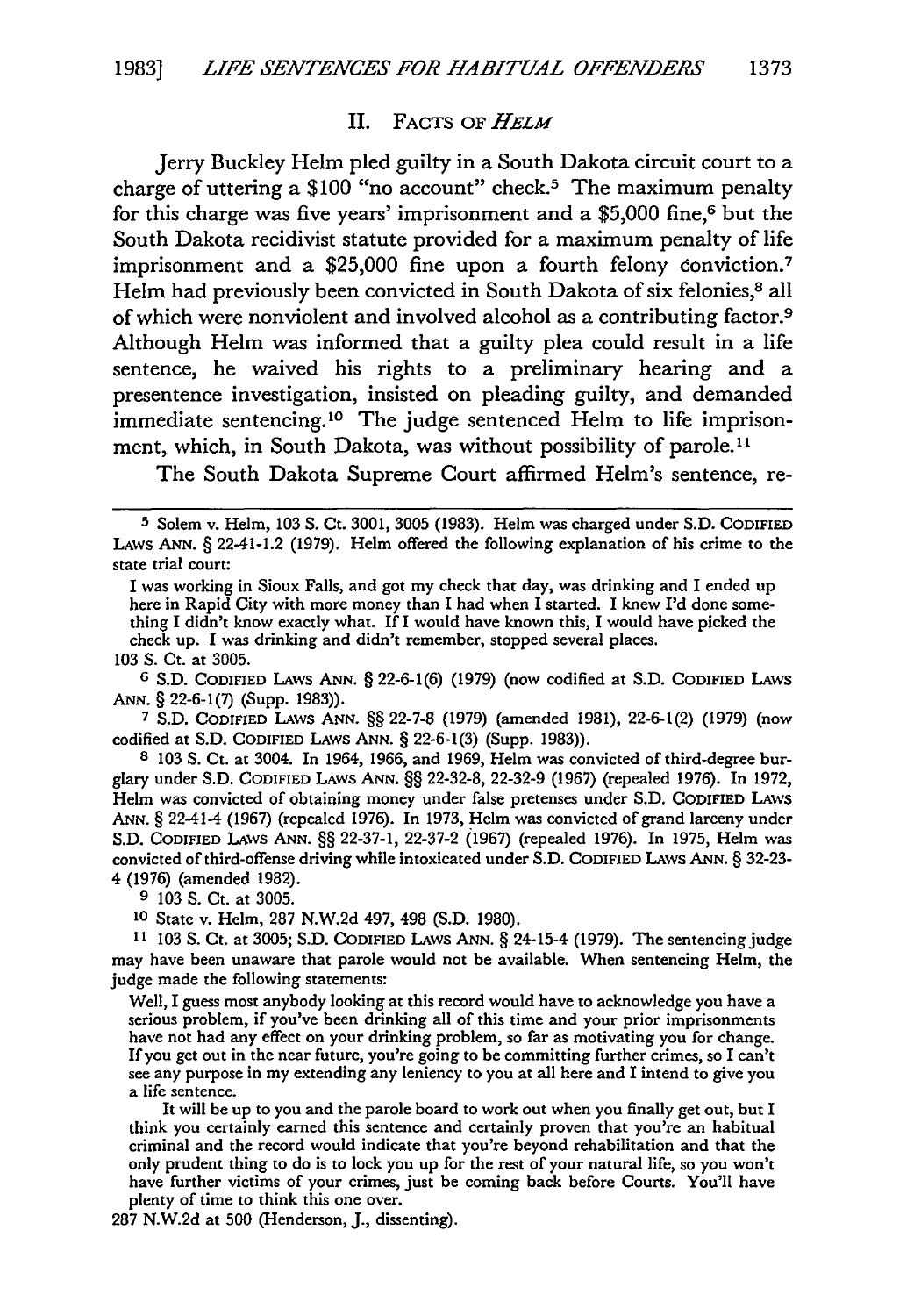jecting his claim that it constituted cruel and unusual punishment. <sup>12</sup> The governor of South Dakota denied Helm's request to commute his sentence to a fixed term of years.<sup>13</sup> Helm then sought habeas corpus relief.14 The district court denied relief but the Court of Appeals for the Eighth Circuit reversed, holding that the life sentence without parole was unconstitutionally disproportionate to the offense and directing the district court to issue a writ of habeas corpus unless the state resentenced Helm within sixty days.<sup>15</sup> The Supreme Court granted certiorari to consider the eighth amendment question. <sup>16</sup>

#### III. SUPREME COURT OPINIONS IN *HELM*

In a five to four decision, the Supreme Court affirmed the decision of the court of appeals and held that Helm's sentence violated the eighth amendment.<sup>17</sup> Writing for the majority, Justice Powell concluded that the eighth amendment forbids sentences of imprisonment that are disproportionate to the offense.<sup>18</sup> The Court found that "[t]he principle that a punishment should be proportionate to the crime"<sup>19</sup> had been explicitly recognized by the Court in *Weems v. United States ,20 Robinson v. California ,21* and *Enmund v. Florida,22* and was part of English law and the American Bill of Rights.<sup>23</sup> Acknowledging its previous statement that

**16** 103 S. Ct. 339 (1982).

**17** 103 **S.** Ct. 3001, 3016 (1983).

**<sup>18</sup>***Id.* at 3009. The eighth amendment imposes several limitations on the government's power to punish. The eighth amendment prohibits modes of punishment that are inherently cruel. See, *e.g.,* Weems v. United States, 217 U.S. 349 (1910); *cf. In re* Kemmler, 136 U.S. 436 (1890) (electrocution not impermissibly cruel method of execution); Wilkerson v. Utah, 99 U.S. 130 (1878) (death by firing squad not impermissibly cruel method of execution). It prohibits punishing someone for a noncriminal status. Robinson v. California, 370 U.S. 660 (1962) (imprisonment for being a heroin addict unconstitutional). *But see* Powell v. Texas, 392 U.S. 514 (1968) (alcoholic can be punished for being drunk in public). In addition the eighth amendment prohibits excessive punishment. Enmund v. Florida, 102 **S.** Ct. 3368 (1982); Coker v. Georgia, 433 U.S. 584 (1977) (plurality opinion); Gregg v. Georgia, 428 U.S. 153 (1976) (plurality opinion). Punishment is excessive when it either "(1) makes no measurable contribution to acceptable goals of punishment. **. .** or (2) is grossly out of proportion to the severity of the crime." *Coker,* 433 U.S. at 592; *see Gregg,* 428 U.S. at 173. Helm challenged his sentence on the ground that it was disproportionate to his crime, and thus excessive punishment.

- 21 370 U.S. 660 (1962).
- 22 102 **S.** Ct. 3368 (1982).
- **23** 103 **S.** Ct. at 3007. The tenth clause of the 1689 English Bill of Rights states: "That

<sup>12</sup> State v. Helm, 287 N.W.2d 497 (S.D. 1980).

**<sup>13</sup>**103 **S.** Ct. at 3006.

<sup>14</sup> Helm sought habeas corpus relief pursuant to 28 U.S.C. § 2241(c)(3) (1976).

**<sup>15</sup>**Helm v. Solem, 684 F.2d 582, 587 (8th Cir. 1982), *afd,* <sup>103</sup>**S.** Ct. 3001 (1983). The court of appeals recommended that a presentence investigation be conducted before Helm was resentenced. *Id.* at 587 n.17.

**<sup>19</sup>** 103 **S.** Ct. at 3006.

**<sup>20</sup>** 217 U.S. 349 (1910).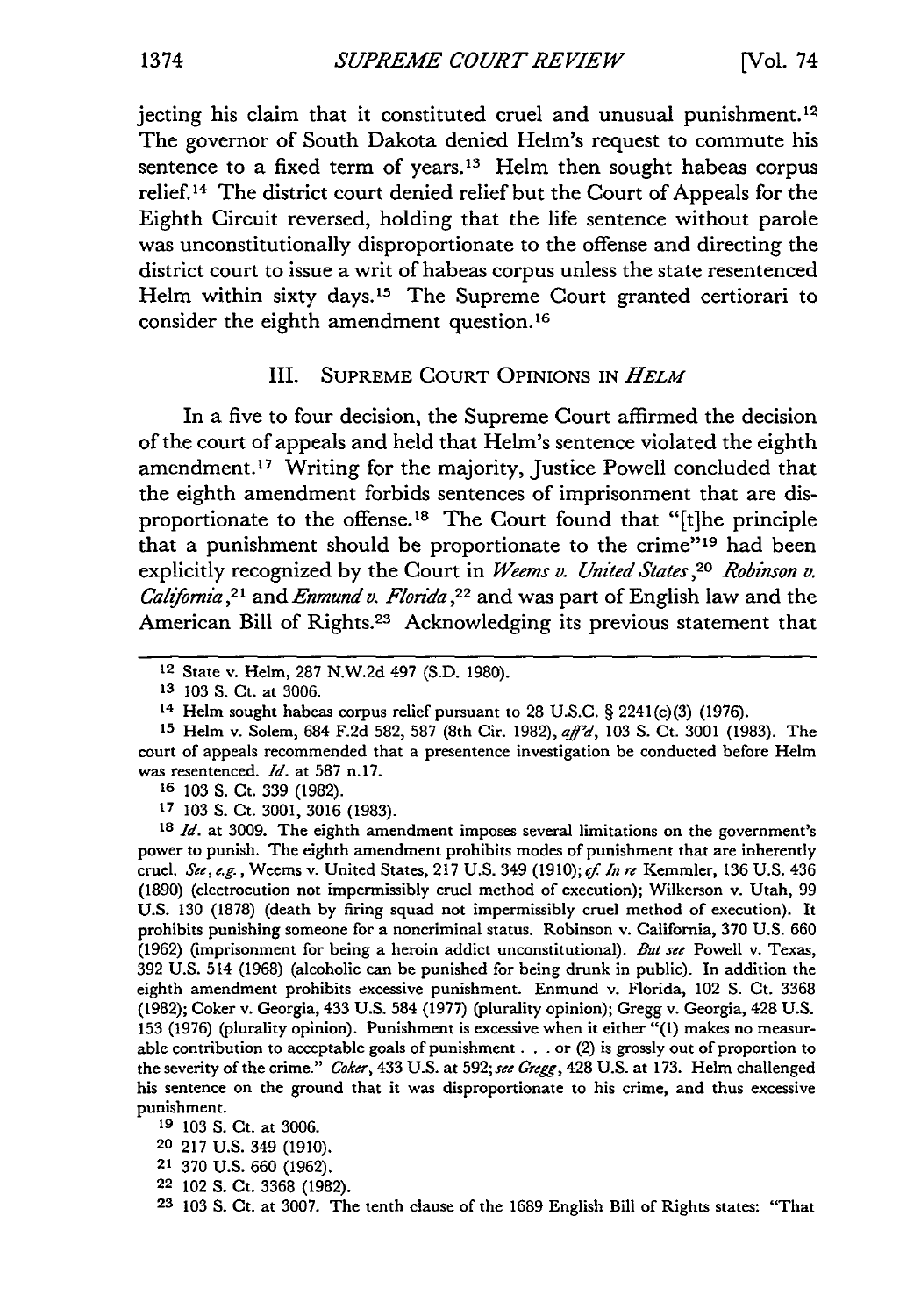"[o]utside the context of capital punishment, successful challenges to the proportionality of particular sentences [will be] exceedingly rare,"24 the Court nevertheless held that non-capital sentences must be proportionate to the crimes.<sup>25</sup>

In determining whether Helm's sentence was proportionate, the Court considered the following "objective"<sup>26</sup> factors: "(i) the gravity of the offense and the harshness of the penalty; (ii) the sentences imposed on other criminals in the same jurisdiction; and (iii) the sentences imposed for commission of the same crime in other jurisdictions."27 The Court first determined that Helm's current offense was not serious,<sup>28</sup> that the previous offenses, for which he was being punished as a recidivist, were all "relatively minor,"29 and that life without parole was the harshest punishment that could have been imposed for any crime in South Dakota.<sup>30</sup>

The Court then examined the sentences that South Dakota imposed for other felonies.<sup>31</sup> The Court listed the crimes for which the pun-

excessive bail ought not to be required, nor excessive fines imposed; nor cruel and unusual punishments inflicted." *See* Granucci, *"Nor Cruel and Unusual Pumishments Infhicted-" The OrginalMeaning,* 57 CALIF. L. REv. 839, 853 (1969) (footnote omitted). The eighth amendment contains similar language. *See supra* note 2 and accompanying text. Commentators have argued that the amendment was intended to prohibit disproportionate punishment. According to these commentators, since the English provision prohibited excessive penalties and the Framers either knew or should have known this, the prohibition was carried into the eighth amendment. Granucci, *supra;* Comment, *The Eighth Amendment, Beccaria, and the Enlghtenment:* An HistodcalJustifcation for the Weems *v.* United States Excessive Punishment Doctrine, 24 **BUFFALO** L. REv. 783 (1975). Contra, R. BERGER, **DEATH** PENALTIES: THE **SUPREME COURT'S** OB-**STACLE COURSE** 29-43 (1982); Mulligan, Cruel and UnusualPunishments: The Proportionaliy Rule, 47 FORDHAM L. **REV.** 639 (1979); Schwartz, Eighth Amendment *Proportionality* Analysis and the *Compelling Case of* William Rummel, 71 J. CRIM. L. & CRIMINOLOGY 378, 378-82 (1980).

24 103 S. Ct. at 3009 (quoting Rummel v. Estelle, 445 U.S. 263, 272 (1980)). The proportionality analysis has been applied principally in capital cases, *See Enmund,* 102 S. Ct. at 3368; *Coker,* 433 U.S. at 584; *Gregg,* 428 U.S. at 153.

**25** 103 **S.** Ct. at 3009.

**26** The Supreme Court referred to all of these factors as "objective" ones. *Id.* at 3011. *But see* infra notes 87-105 and accompanying text.

**27** *Id.* at 3011. The Court cautioned that "no single criterion can identify when a sentence **is. .** . grossly disproportionate," but stated that "a combination of objective factors can make such analysis possible." *Id.* at 3010 n.17. The Court rejected the argument that application of these criteria involved legislative line-drawing that could not be done by courts. The Court stated that courts could judge the severity of a crime and cited examples of widely agreedupon criteria for distinguishing crimes by severity. These were: violence; the type and amount of harm caused; and the offender's moral culpability. *Id.* at 3011.

**28** The Court characterized the crime as "passive," nonviolent, and not involving a large amount of money. *Id.* at 3012-13.

**<sup>29</sup>***Id.* at 3013. The Court also noted that the sentence would not advance the goals of the criminal justice system and would remove any incentive to provide treatment for Helm's alcohol problem. *Id.* at 3013 n.22.

**30** *Id.* at 3013. South Dakota did not permit capital punishment at that time. *Id.*

**31** *Id.* at 3014. The Court took repeat offender statutes into account.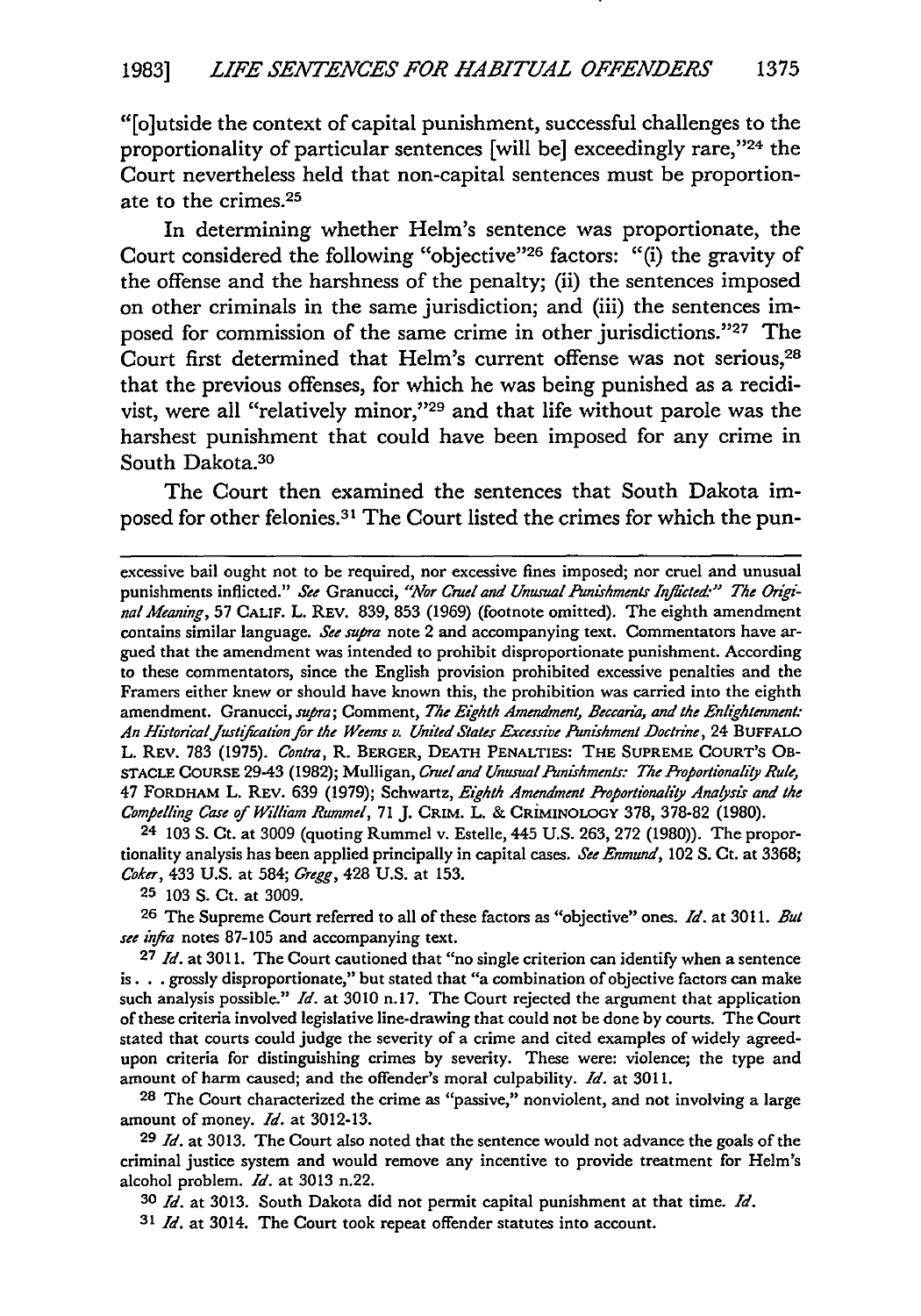ishment was a mandatory life sentence, $32$  crimes for which a judge could, in his discretion, impose a life sentence,<sup>33</sup> and those for which the maximum sentence was a term of years.<sup>34</sup> The Court noted that no habitual offender other than Helm had ever received life imprisonment for offenses as minor as those committed by Helm.<sup>35</sup> The Court determined that Helm had been treated more severely than others who had committed far more serious crimes in South Dakota.<sup>36</sup> Finally, the Court found that Helm could have received such a sentence only in one other state, Nevada, and noted that no evidence had been presented that criminals convicted of crimes similar to Helm's had ever received a life sentence without parole in Nevada.<sup>37</sup> The Court therefore concluded that "Helm was treated more severely than he would have been in any other State."38

The Court distinguished its recent holding in *Rummel v. Estelle,39* that a sentence of life imprisonment with parole for three minor felonies did not violate the eighth amendment, by pointing to the difference between parole and commutation. Parole is a "regular part of the rehabilitative process" and is "the normal expectation in the vast majority of cases,"40 while commutation is an "ad hoc exercise of executive clemency" which may occur "at any time for any reason without reference to any standards."'4 1 While the Court admitted that *Rummel* rejected a proportionality challenge to a particular sentence, it emphasized that *Rummel* "should not be read to foreclose proportionality review of sentences of imprisonment."<sup>42</sup> The Court noted that in *Rummel* it had "carefully 'distinguish[ed] Rummel from a person sentenced under a recidivist statute **. . .** which provides for a sentence of life without parole.'" **<sup>43</sup>**

Because Helm had "received the penultimate sentence for relatively minor criminal conduct"<sup>44</sup> and was treated more harshly than criminals convicted of similar crimes, the Court concluded that Helm's

**<sup>32</sup>** Such crimes include murder (where it is the offender's first conviction), treason, and first degree manslaughter (where the offender has one or two prior felony convictions). *Id.*

**<sup>33</sup>** Such crimes include first degree manslaughter (where it is the offender's first conviction), attempted murder, and first degree rape (where the offender has only one or two prior felony convictions). *Id.*

<sup>34</sup> Such crimes include attempted murder (where it is the offender's first conviction), first degree rape, and heroin dealing. *Id.*

**<sup>35</sup>** *Id.*

**<sup>36</sup>** *Id.*

**<sup>37</sup>** *Id.*

**<sup>38</sup>** *Id.* at 3015.

**<sup>39</sup>** 445 U.S. 263 (1980).

**<sup>40</sup>** 103 S. Ct. at 3015.

<sup>41</sup> *Id.*

<sup>42</sup> *Id.* at 3016 n.32.

<sup>43</sup> *Id.* at 3015 n.28 (quoting *Rummel,* 445 U.S. at 281).

**<sup>44</sup>** *Id.* at 3016.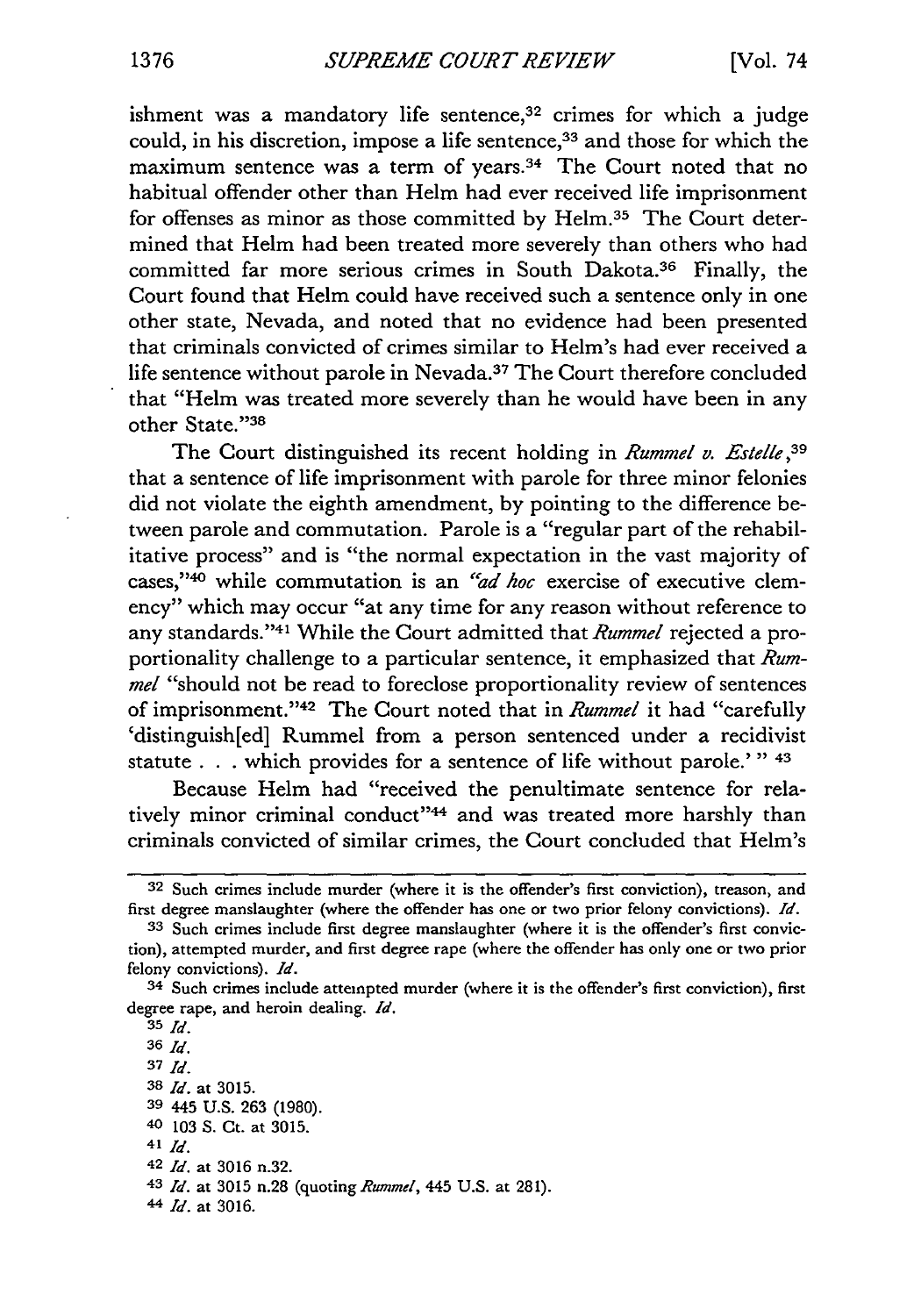sentence was unconstitutionally disproportionate to his crime.<sup>45</sup>

In dissent, Chief Justice Burger, joined by Justices White, Rehnquist, and O'Connor, argued that *Rummel* was correctly decided and should determine the result in this case. The dissent wrote that *Rummel* rejected eighth amendment proportionality review of sentences of imprisonment. 46 According to the dissent, the proportionality analysis should not be applied to sentences of imprisonment for two reasons. First, the length of imprisonment is solely a matter of legislative prerogative. Second, there is no bright line separating one sentence of imprisonment from another, or indicating the appropriate length of imprisonment for a particular crime.<sup>47</sup> The dissent noted that each of the three factors considered by the majority in declaring Helm's sentence disproportionate<sup>48</sup> had been categorically rejected by the *Rummel* Court because they were subjective and violated principles of federalism. 49 The dissent denied that Helm's ineligibility for parole distinguished his case from Rummel's.<sup>50</sup> Finally, the dissent argued that because the majority failed to stipulate the prison sentences to which the proportionality analysis would be applied, the majority's decision would result in appellate review of all sentences of imprisonment.<sup>51</sup>

#### IV. ANALYSIS

In *Solem v. Helm*, the Court held for the first time that, under the eighth amendment, prison sentences, at least those for life without parole, must be proportionate to the crime.52 Three years before, however,

49 103 S. Ct. at 3019-20. The dissent also noted that the Court had reaffirmed this position two years later in Hutto v. Davis, 454 U.S. 370 (1982).

**<sup>52</sup>**Weems v. United States, 217 U.S. 349 (1910), was cited by the *Helm* Court and has been cited by commentators as applying a proportionality analysis to a prison sentence. 103 S. Ct. at 3008; Radin, *The Jurisprudence of Death: Evolving Standards for the Cruel and Unusual Punishments Clause,* 126 U. PA. L. REv. 989, 990 n.7 (1978); *see e.g.,* Furman v. Georgia, 408 U.S. 238, 324-25 (1972) (Marshall, J., concurring). It is not at all clear, however, that such was the case. In *Weems,* the defendant, a Philippine official, was convicted of falsifying a public document and sentenced to fifteen years in *cadena temporal. (Cadena temporal* was imprisonment at hard and painful labor followed by perpetual surveillance and loss of civil rights.) The Court declared the punishment cruel and unusual in both mode and extent, stating: "[The punishment] is cruel in its excess of imprisonment and that which accompanies and follows imprisonment. It is unusual in its character. Its punishments come under the condemnation of the bill of rights, both on account of their degree and kind." 217 U.S. at 377. The decision thus seems to have been based on the Court's holding that the *mode* of punishment was cruel and unusual. Support for a proportionality holding in *Weems* has been taken from the Court's isolated statement that "[s]uch penalties for such offenses amaze those

<sup>45</sup> *Id.*

<sup>46</sup> *Id.* at 3017-18 (Burger, CJ., dissenting).

<sup>47</sup> *Id.* at 3019 (Burger, CJ., dissenting).

*<sup>48</sup> See* supra note 27 and accompanying text.

**<sup>50</sup>** 103 **S.** Ct. at 3021 n.4, 3023 (Burger, CJ., dissenting).

**<sup>51</sup>***Id.* at 3022 (Burger, **C.J.,** dissenting).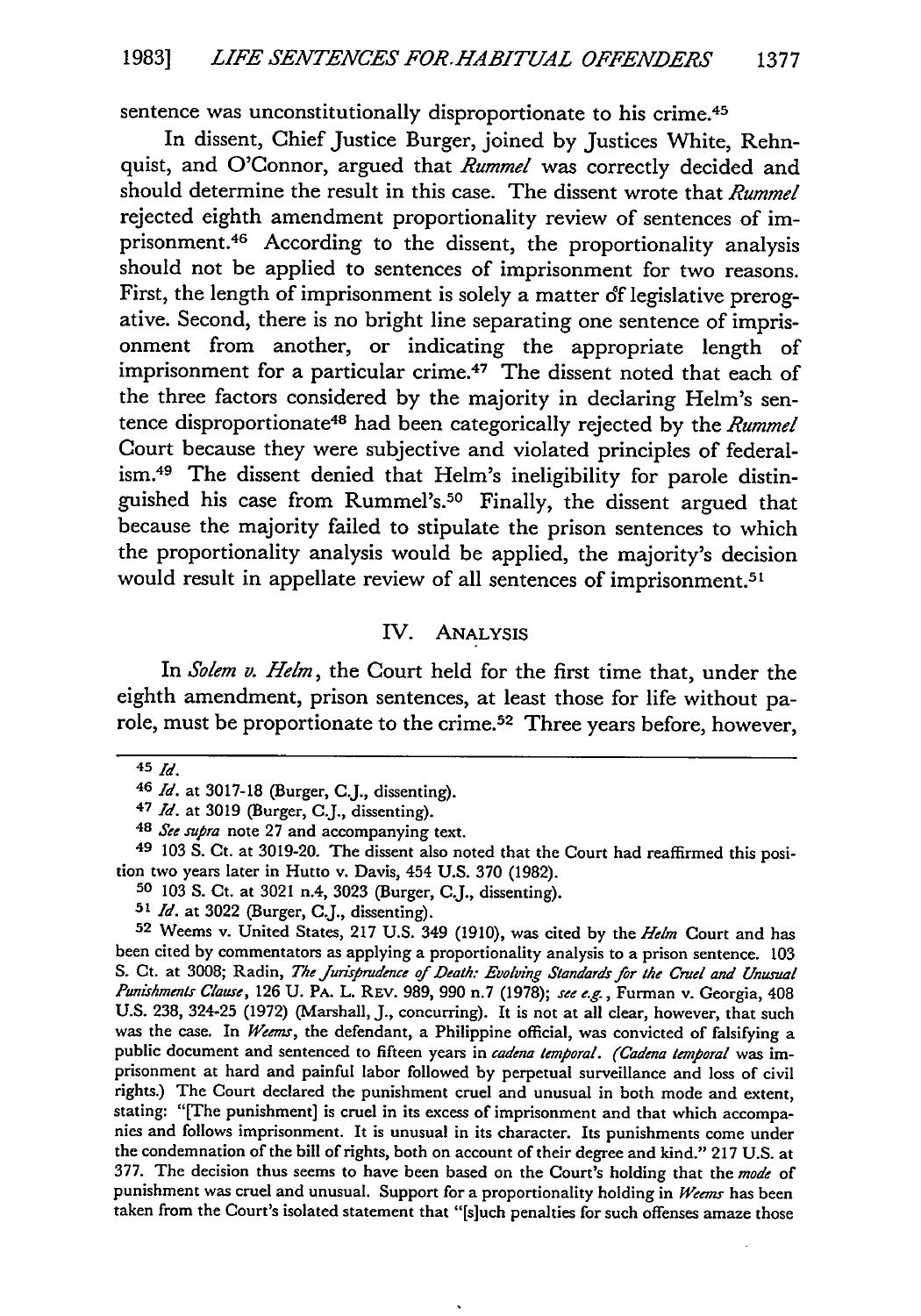in *Rummel v. Estelle*,<sup>53</sup> the Court declined to hold that a life sentence with parole was disproportionate. The Court in *Helm* distinguished *Rummel* on the basis that Helm had no possibility of parole. This Note will show that this distinction is inconsistent with the Court's prior treatment of parole and commutation, and that the exercise of judicial sentencing discretion in *Helm* and its absence in *Rummel* better explains the different results reached in these two cases. This Note will also show that the proportionality analysis used by the *Helm* majority is different from the proportionality test used by the Court in capital cases. The *Helm* decision thus leaves the relationships between the proportionality test used in capital cases and that used in non-capital cases unclear.

#### A. THE COURT'S DISTINCTION BETWEEN *RUMMEL* AND *HELM*

The Court recently rejected a proportionality challenge to a noncapital sentence in *Rummel v. Estelle*.<sup>54</sup> Rummel was convicted of three felonies involving the fraudulent obtainment of money; the total amount obtained was **\$230.55** The prosecutor charged Rummel under Texas's recidivist statute,<sup>56</sup> which imposed a mandatory life sentence upon conviction of a third felony. The Court, in a five-four decision,<sup>57</sup> rejected Rummel's habeas corpus claim that his life sentence was disproportionate punishment and thus cruel and unusual.58

In *Rummel,* the Court did not clearly reject proportionality analysis for non-capital cases but indicated that it would rarely, if ever, find a sentence of imprisonment disproportionate. Reviewing its past cases, the Court stated:

Given the unique nature of the punishments considered in *Weems* and in the death penalty cases, one could argue without fear of contradiction by any decision of this Court that for crimes concededly classified and classifiable as felonies **...** the length of the sentence actually imposed is purely a matter of legislative prerogative. <sup>59</sup>

*Weems* and the capital punishment cases were declared of little relevance because of the unique nature of the punishments involved:

"Eighth Amendment judgments should not be, or appear to be, merely the subjective views of individual Justices; judgment should be informed by objective factors to the maximum possible extent." Since *Coker* involved

**<sup>53</sup>**445 U.S. 263 (1980).

who **...** believe that it is a precept of justice that punishment for crime should be graduated and proportioned to offense." *Id.* at 366-67.

<sup>54</sup> *Id.*

**<sup>55</sup>** *Id.* at 265-66.

**<sup>56</sup>** TEx. PENAL CODE ANN. § 12.42(d) (Vernon 1974).

**<sup>57</sup>**Justices Powell, Brennan, Marshall, and Stevens dissented. 445 U.S. at 285.

**<sup>58</sup>** *Id.* at 265.

**<sup>59</sup>** *Id.* at 274. The Court left open the possibility that proportionality would apply in the hypothetical example of life imprisonment for overtime parking. *Id.* at n. 11.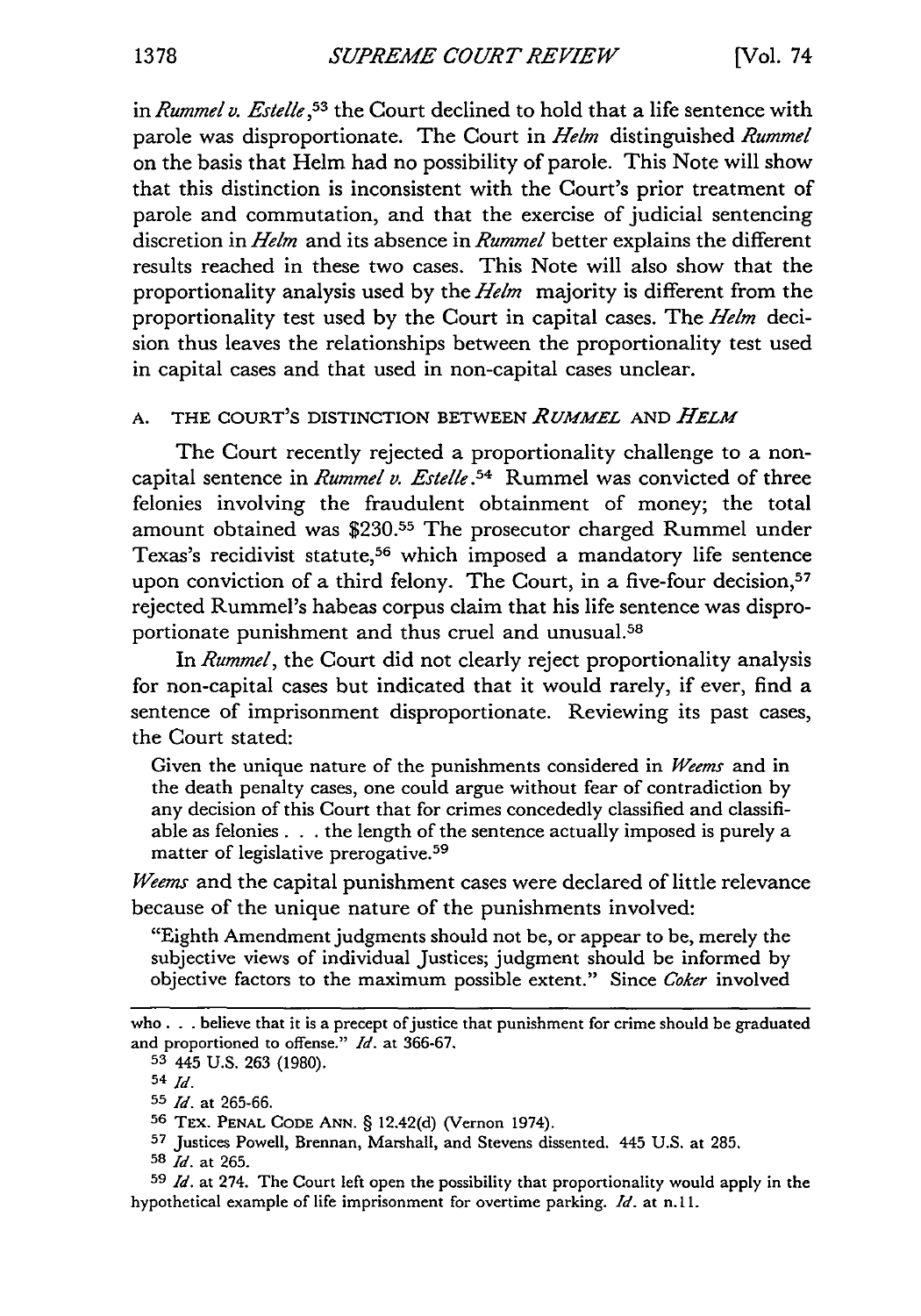the imposition of capital punishment. **. .** this Court could draw a "bright line" between the punishment of death and the various other permutations and commutations of punishments short of that ultimate sanction **....** [T]his line was considerably clearer than would be any constitutional distinction between one term of years and a shorter or longer term of years.<sup>60</sup>

The Court in *Rummel* examined factors suggested by the defendant for judging the proportionality of the sentence but found that, because of considerations of federalism and the complications of parole and recidivist punishment, these factors did not justify a finding of disproportionality. These factors, later adopted by the majority in *Helm,61* were: the severity of the crime and of the punishment; sentences for other crimes in the same jurisdiction (intrajurisdictional comparison); and sentences for the same crime in other jurisdictions (interjurisdictional comparison). The Court found violence and the value of property to be unsatisfactory criteria for judging the severity of a crime.62 The Court accepted segregation of recidivists from society as a goal of punishment and stated that "the point at which a recidivist will be deemed to have demonstrated the necessary propensities and the amount of time that the recidivist will be isolated from society are matters largely within the discretion of the punishing jurisdiction."<sup>63</sup> The intrajurisdictional comparison, complicated by Rummel's recidivism, was "inherently speculative,"'64 and the interjurisdictional comparison showed subtle, not gross, disparities<sup>65</sup> and did not reflect different states' parole practices.<sup>66</sup>

Justices Brennan, Marshall, and Stevens dissented, viewing the opinion as an improper

*<sup>60</sup> Id.* at 274-75 (quoting Coker v. Georgia, 433 **U.S.** 584, 592 (1977) (plurality opinion)).

**<sup>61</sup>** *See supra* note **27** and accompanying text.

**<sup>62</sup>** 445 **U.S.** at **282** & n.27.

**<sup>63</sup>** *Id.* at 285.

<sup>64</sup> *Id.* at 282 n.27.

**<sup>65</sup>** *Id.* at 279.

**<sup>66</sup>** *Id.* at 280-81. The Court rejected another proportionality challenge in 1982. In Hutto v. Davis, 454 U.S. 370 (1982) (per curiam), the Court found that a 40-year sentence for possessing and intending to distribute nine ounces of marijuana did not violate the eighth amendment. *Id.* at 375. The maximum sentence for the offenses was 80 years. *See id.* at 371. The court of appeals had found the sentence disproportionate using the four-factor proportionality test suggested by the Fourth Circuit in Hart v. Coiner, 483 F.2d 136 (4th Cir. 1973), *cert. denitd,* 415 U.S. 938 (1974). The factors considered under this test were: the nature and gravity of the offense; the legislative purpose of the punishment; punishment of the crime in other jurisdictions; and punishment of other crimes in the same jurisdiction. *Id.* at 140-43. In *Hutto,* the Supreme Court reaffirmed *Rummel,* rejected each of the four factors, and indicated that *Rummel* had implicitly rejected the factors considered in *Hart.* 454 U.S. at 373-74 & n.2. The Supreme Court chided the court of appeals for failing to follow *Rummel:*

*Rummel* stands for the proposition that federal courts should be "reluctan[t] to review legislatively mandated terms of imprisonment" **. . .** and that "successful challenges to the proportionality of particular sentences" should be "exceedingly rare". **. .** . By affirming the District Court decision after our decision in *Rummel,* the Court of Appeals sanctioned an intrusion into the basic line-drawing process that is "properly within the province of legislatures, not courts."

*Id.* at 374 (quoting *Rummel,* 454 U.S. at 272, 274, 275-76).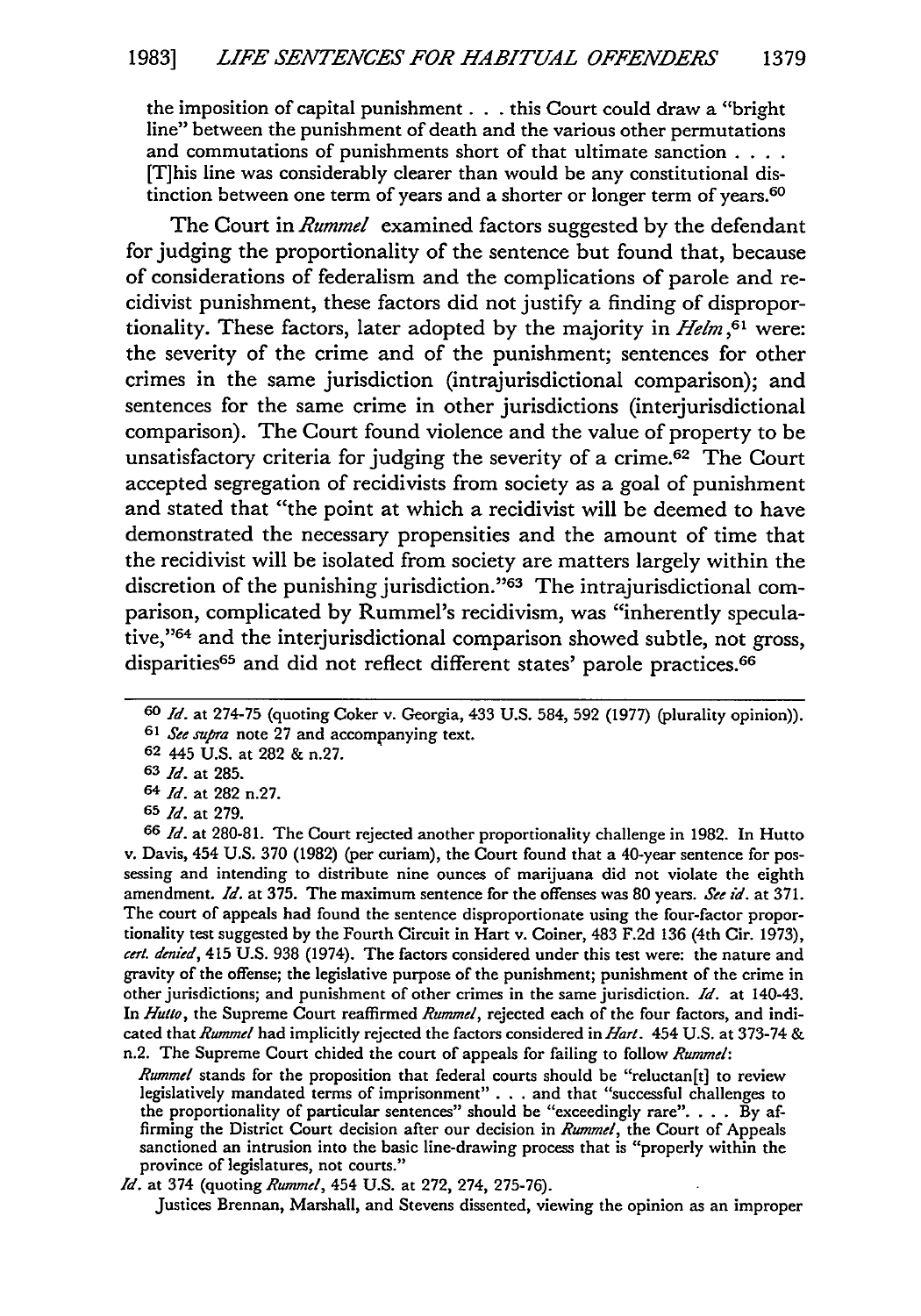The Helm Court distinguished *Rummel* on the basis that parole was available to Rummel and not to Helm.<sup>67</sup> It appears that the main reason the Court thought this distinction to be important was its belief that a life sentence without parole, unlike a sentence of life with parole, is similar to capital punishment.<sup>68</sup> In *Rummel*, the Court found the death penalty cases, in which the proportionality analysis had been applied, to be of limited relevance because there was no bright line between one sentence of imprisonment and another as there was between death and other punishments.<sup>69</sup> The Helm Court felt that life imprisonment without parole was, like capital punishment, qualitatively different from a sentence for a term of years because the only hope of release is commutation.<sup>70</sup> The Helm Court seemed to suggest that a prisoner sentenced to life with parole legitimately has a greater expectation of release than does a prisoner sentenced to death or to life without parole. In other words, the Court suggested that the possibility of receiving parole is much greater than is the possibility of commutation, which, according to the Court, is granted *"'ad hoe"* and "without reference to any standards."71

The Court's distinction between life with parole and life without parole is formalistic and inconsistent with the Court's recent treatment of parole and commutation. While the Court has recently emphasized the difference between parole and commutation,<sup>72</sup> the Court has also held that, in the absence of a statutorily granted expectation, there is no constitutionally protected right to parole.73 Moreover, the Court has not always characterized clemency as standardless. Members of the Court have assumed that clemency will be exercised in a principled

- **67** *See supra* notes 39-41 and accompanying text.
- **<sup>68</sup>***See supra* note 43 and accompanying text.
- **69** *See supra* note 60 and accompanying text.

70 *See supra* notes 39-41 and accompanying text. Because clemency is also available in capital cases, the possibility of clemency in  $Helm$  did not differentiate Helm's life sentence from a death sentence.

71 103 S.Ct. at 3015.

**72** Connecticut Board of Pardons v. Dumschat, 452 U.S. 458, 461 (1981) (prisoner denied commutation has no right to explanation from Pardons Board even though 75% of commutation requests granted).

**<sup>73</sup>**Greenholtz v. Inmates, 442 U.S. 1 (1979); *see Dumschat,* 452 U.S. at 465.

expansion of Rummel and as an abdication of the Court's responsibility to enforce the eighth amendment. The dissent read Rummel as approving the application of a proportionality analysis to non-capital sentences: *"Rummel* rests on the understanding that, as a consequence of the overwhelming state interests in deterring habitual offenders, the Eighth Amendment does not preclude a State from imposing *what mght otherwise constitute a disproportionate prison sentence* on an individual determined under state law to be a habitual offender. *Id.* at 383 (Brennan, J., dissenting) (emphasis in original).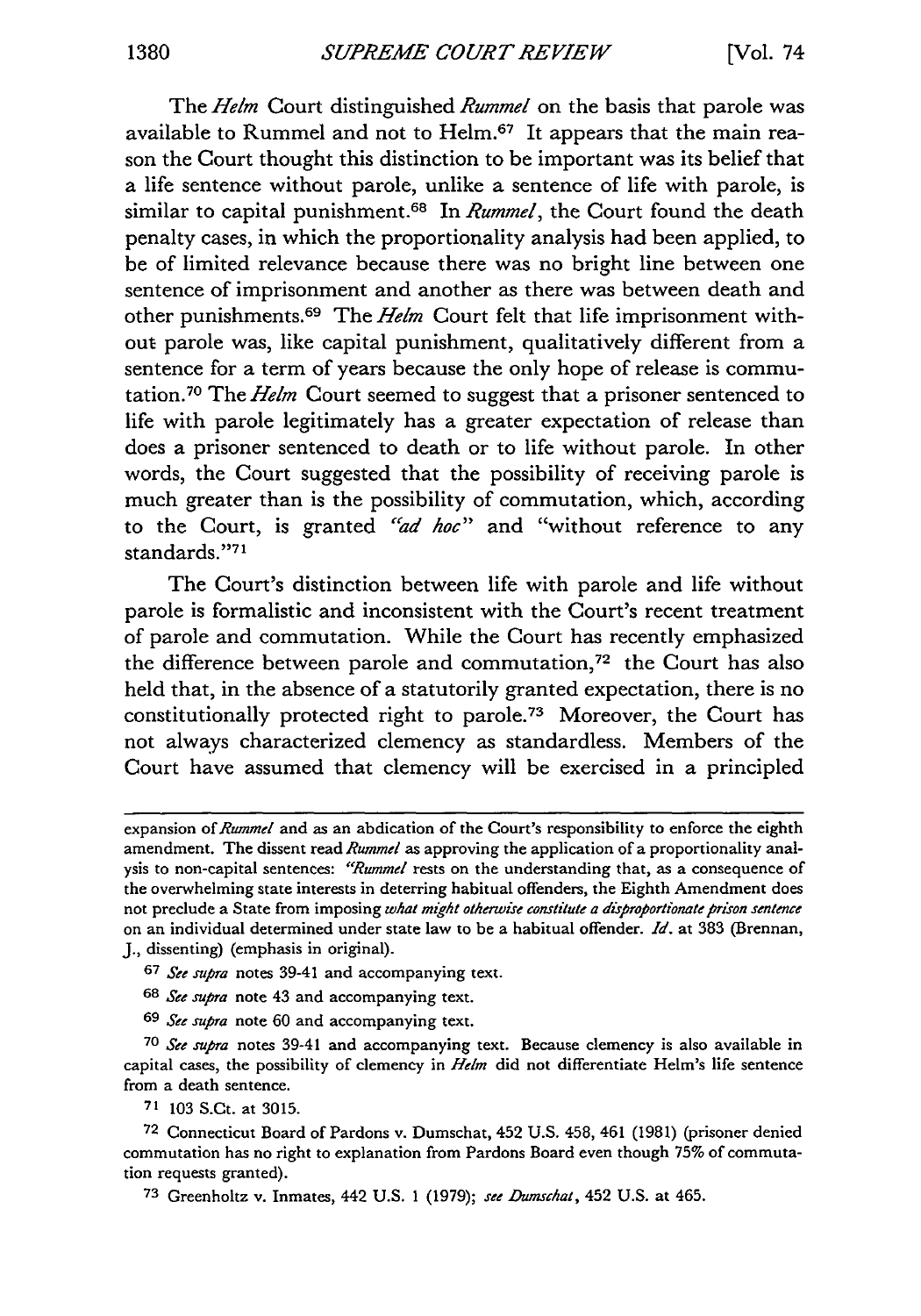manner and will not be standardless or arbitrary.74 The Court has held that capital sentencing juries may consider the fact that life sentences can be commuted, rejecting arguments that such consideration injected a speculative element into the sentencing process. <sup>75</sup>

The Court's belief that life without parole is similar to capital punishment is not consistent with the Court's rationale for treating capital punishment differently from other punishments. The Court has reasoned that there is greater need for reliability in capital sentencing because the punishment is final and irrevocable. If the defendant is wrongfully convicted, there is no possibility of relief after execution. <sup>76</sup> Life sentences with parole and without parole are both unlike death sentences in this respect,<sup>77</sup> and thus the absence of parole does not justify the application of a capital punishment analysis to a life sentence. Therefore, the distinction between Helm and *Rummel* based on the possibility of parole, while expedient, seems unprincipled.

The different results in *Rummel* and *Helm* are more likely to have been caused by the role judicial sentencing discretion played in Helm. Rummel was sentenced pursuant to a statute providing that a habitual offender receive a mandatory life sentence.<sup>78</sup> Helm was sentenced pursuant to a statute authorizing a maximum enhanced sentence of life imprisonment but providing for no minimum sentence.79 Presumably, the trial judge could have given Helm any sentence up to life imprisonment.

The judicial discretion involved in Helm undermines the *Rummel* Court's primary reason for rejecting Rummel's proportionality challenge. In Rummel, the Court emphasized that deciding the appropriate punishment for a crime was a matter of legislative prerogative and that courts could not perform this function.<sup>80</sup> The Court refused to substitute its own judgment for that of the Texas legislature. The legislature had the authority to judge the state's interest in confining repeat offenders, and the recidivist statute was "nothing more than a societal decision that when such a person as the defendant commits yet another felony, he should be subjected to the admittedly serious penalty of incarceration for life . . . .<sup>981</sup> Because the South Dakota legislature made the more

**<sup>74</sup>**California v. Ramos, **103** S. Ct. 3446, 3465 (1983) (Marshall, J., dissenting); Roberts v. Louisiana, 428 U.S. 325, 349-50 **(1976)** (White, J., dissenting).

**<sup>75</sup>** California v. Ramos, 103 S. Ct. 3446 (1983).

**<sup>76</sup>***Eg. ,Ramos,* 103 S. Ct. at 3451; Zant v. Stephens, 103 **S.** Ct. 2733, 2747 (1983); Lockett v. Ohio, 438 U.S. 586, 605 (1978); Furman v. Georgia, 408 U.S. 238, 290 (1972) (Brennan, J., concurring).

**<sup>77</sup>**Radin, *supra* note 52, at 1022-23.

**<sup>78</sup>** See *supra* note 56 and accompanying text.

**<sup>79</sup>**See *supra* note 7 and accompanying text.

*<sup>80</sup>* See *supra* note 59 and accompanying text.

**<sup>81</sup>** 445 U.S. at 278.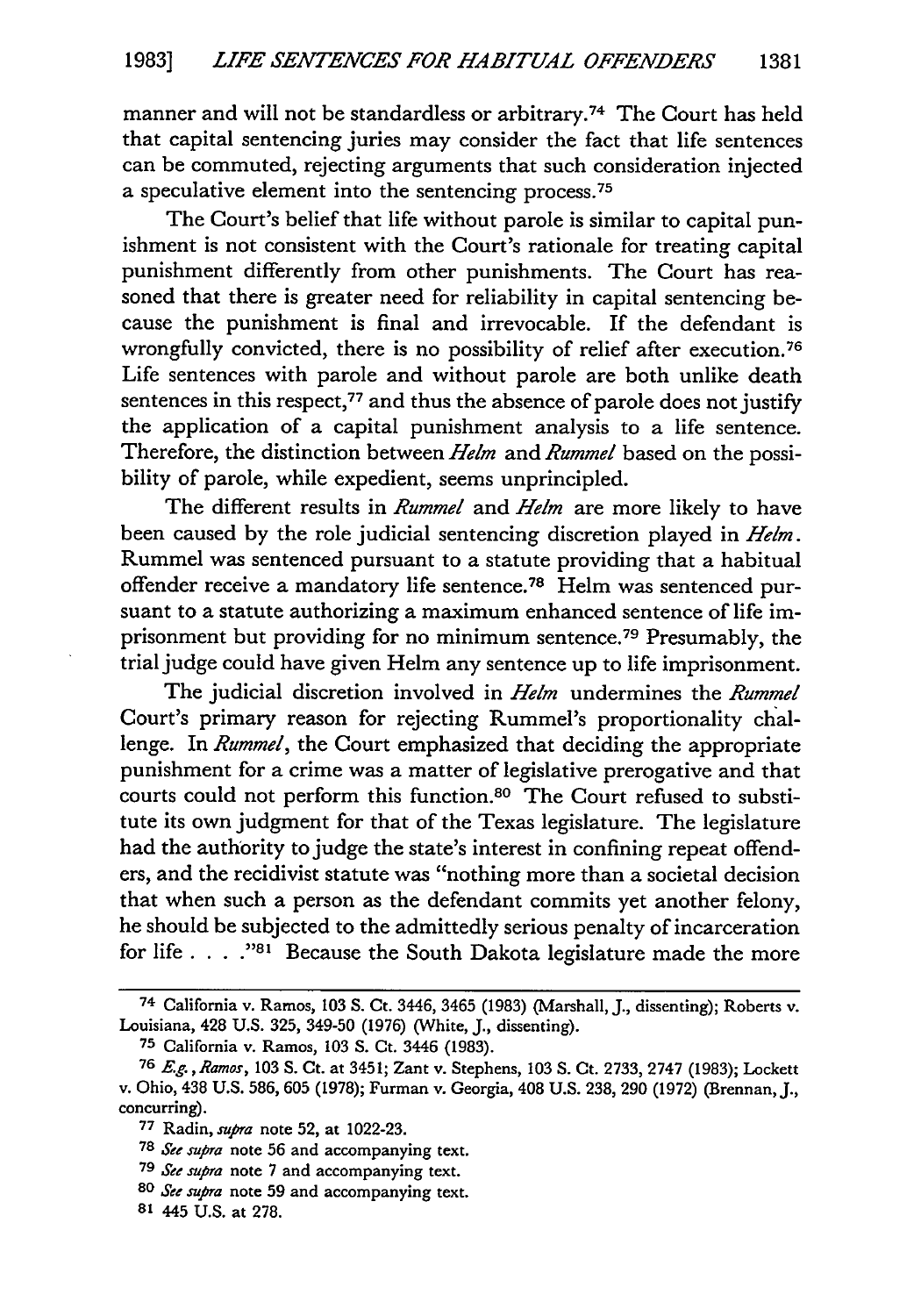limited judgment that persons convicted of four felonies could be deserving of terms of up to life imprisonment, legislative judgment was not being reviewed by the *Helm* Court.82 The *Helm* Court could invalidate an individual sentence without invalidating a statutory scheme of punishment.<sup>83</sup>

Viewing the *Helm* decision in this way suggests that the Court may begin to review the sentencing discretion exercised in non-capital cases. Generally, a sentence within statutory limits is not subject to judicial review.<sup>84</sup> The Court has reviewed judicial sentencing discretion only in death penalty cases.<sup>85</sup> The Court's invalidation of the discretionary sentence imposed in *Helm* may indicate that in the future the Court will review the exercise of discretion in non-capital cases. If such is the case, the Court will not only be following the course it has adopted in death penalty cases; it will also be following the current trend favoring a curtailment of judicial sentencing discretion.<sup>86</sup>

**84** *Eg.,* United States v. Tucker, 404 U.S. 443, 446-47 (1972); Gore v. United States, 357 U.S. 386, 393 (1958); *see* Note, *Constitutional Lau-Eighth Amendment-Appellate Sentence Review,* 1976 Wis. L. REV. 655, 660 nn.34-35. One possible exception to this general rule is where the sentence imposed may be due to judicial vindictiveness. In North Carolina v. Pearce, 395 U.S. 711 (1969), the Court held that imposition of a more severe sentence upon retrial by the same judge could raise a presumption of judicial vindictiveness and that, to rebut this presumption, the reasons for imposition of a more severe sentence after retrial had to appear in the record and had to be based on the defendant's conduct following the original sentence.

**85** Only in capital cases has sentence individualization (that is, tailoring the sentence to the circumstances of the offense and the characteristics of the offender) been held to be constitutionally required. Zant v. Stephens, 103 **S.** Ct. 2733, 2743-44 (1983); Lockett v. Ohio, 438 U.S. 586, 602, 605 (1978) (plurality opinion); Woodson v. North Carolina, 428 U.S. 280, 304 (1976) (plurality opinion). The Supreme Court has also required that capital sentencing discretion be limited and channeled, so that a death sentence is not imposed in an arbitrary manner. E.g., Zant v. Stephens, 103 **S.** Ct. 2733 (1983); Godfrey v. Georgia, 446 U.S. 420 (1980); Gregg v. Georgia, 428 U.S. **153** (1976); Jurek v. Texas, 428 U.S. 262 (1976); Dix, *Appellate Review of the Decision to Impose Death,* 68 **GEO.** L.J. 97 **(1979);** Note, *Eighth Amendment-The Death Penalty,* **71** J. **CRIM.** L. & CRIMINOLOGY 538 (1980).

**86** In recent years numerous proposals have been made to reduce sentencing discretion and sentencing disparity for non-capital crimes. M. FRANKEL, CRIMINAL **SENTENCES:** LAW WITHOUT ORDER (1973); Coffee, *The Repressed Issues of Sentencing: Accountability, Predictability, and Equality in the Era of the Sentencing Commission,* 66 **GEO.** L.J. 975 (1978); Forst & Wellford, *Punishment and Sentencing: Developing Sentencing Guidelines EmpiricalJyfom Principles of Punishment,* 33 RUTGERS L. REV. 799 (1981). Recent interest in curtailing sentencing discretion appears **to** be due, at least in part, to the resurgence of the "just deserts" or retribution theory of punishment and the decline of rehabilitation as a justification for punishments. *See R.* **SINGER,** JUST **DESERTS: SENTENCING BASED ON** EQUALITY **AND** DESERT **(1979);** Forst &

**<sup>82</sup>** 103 S. Ct. at 3014 n.26. One commentator has noted that when the legislature delegates to the judiciary the authority to choose from a wide range of sentences, it is reasonable to believe that the legislature has assumed that the judiciary will impose sentences proportionate to the crimes. Note, *Disproportionality in Sentences of Imprisomnent,* 79 COLUM. L. REV. 1119, 1160, 1165 (1979).

**<sup>83</sup>** The *Helm* Court recognized this distinction. 103 S. Ct. at 3014 n.26.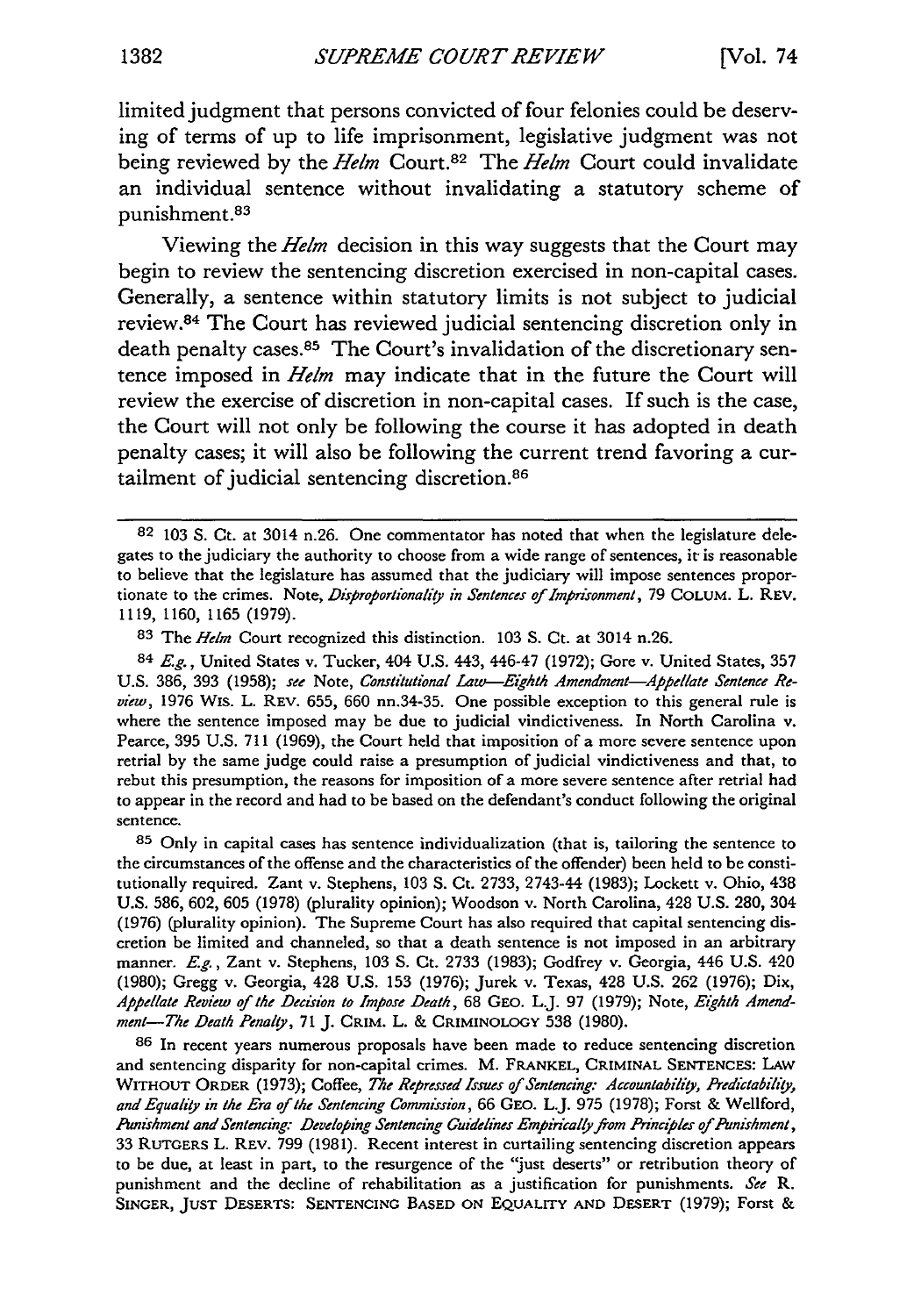#### B. PROPORTIONALITY TESTS IN CAPITAL AND NON-CAPITAL CASES

The proportionality test used in *Helm* was different from the proportionality test the Court has applied in death penalty cases such as *Coker v. Georgia87* and *Enmund v. Florida.88*

In *Coker,* a plurality of the Court held that death was a disproportionate and thus excessive penalty for the rape of an adult woman.<sup>89</sup> The plurality's proportionality analysis consisted of two steps. First, the Court examined objective evidence to determine whether imposing the death penalty for the crime of rape was acceptable to contemporary society. The objective evidence examined included: whether other states imposed the death penalty for rape;<sup>90</sup> whether juries had given the death sentence to rapists;<sup>91</sup> and whether more serious crimes had less severe maximum penalties.<sup>92</sup> Second, the plurality applied its own judgment to determine whether the crime was serious enough to warrant the harshest penalty society imposes.<sup>93</sup> The Court indicated that its subjective judgment, not the objective evidence, was the decisive factor in determining proportionality.<sup>94</sup>

The Court next decided, in *Enmund,* that death was an unconstitutionally disproportionate penalty for an aider and abettor in a murder who did not take or attempt or intend to take life.95 The Court used the analysis developed in *Coker,96* again emphasizing that whether the penalty was proportionate to the crime depended on the Court's own

**88** 102 S. Ct. 3368 (1982).

**90** 433 U.S. at 593-96.

- **93** *Id.* at **597-98.**
- **94** The Court stated:

[T1he attitude[s] of state legislatures and sentencing juries do not wholly determine t[he] controversy, for the Constitution contemplates that in the end our own judgment will be brought to bear on the question of the acceptability of the death penalty under the Eighth Amendment. Nevertheless, the legislative rejection of capital punishment for rape strongly confirms our own judgment, which is that death is indeed a disproportionate penalty for the crime of raping an adult woman.

*Id.* at 597. In his concurring opinion, Justice Powell agreed that the ultimate decision was one for the Court's judgment. *Id.* at **603** n.2 (Powell, J., concurring). The dissent argued that the subjective views of members of the Court should not enter into the Court's decision. *Id.* at 619-22 (Burger, CJ., dissenting).

**95** 102 **S.** Ct. at 3379.

**96** *See supra* notes 89-94 and accompanying text.

Wellford, supra, at 821; von Hirsch, Utilitarian Sentencing Resuscitated: The American Bar Associa*tion5s Second Report on Criminal Sentencing,* **33 RUTGERS** L. REV. 772, 772 (1981).

**<sup>87</sup>** 433 **U.S.** 584 (1977).

**<sup>89</sup>** 433 U.S. at 584. Justices White, Stewart, Blackmun, and Stevens held that death was disproportionate for rape. Justices Brennan and Marshall concurred, concluding that death was cruel and unusual under all circumstances. Justice Powell concurred that death was excessive in this case but dissented from the holding that it would be in all cases of rape. Chief Justice Burger and Justice Rehnquist dissented.

*<sup>91</sup> Id.* at 596-97.

**<sup>92</sup>** *Id.* at **600.**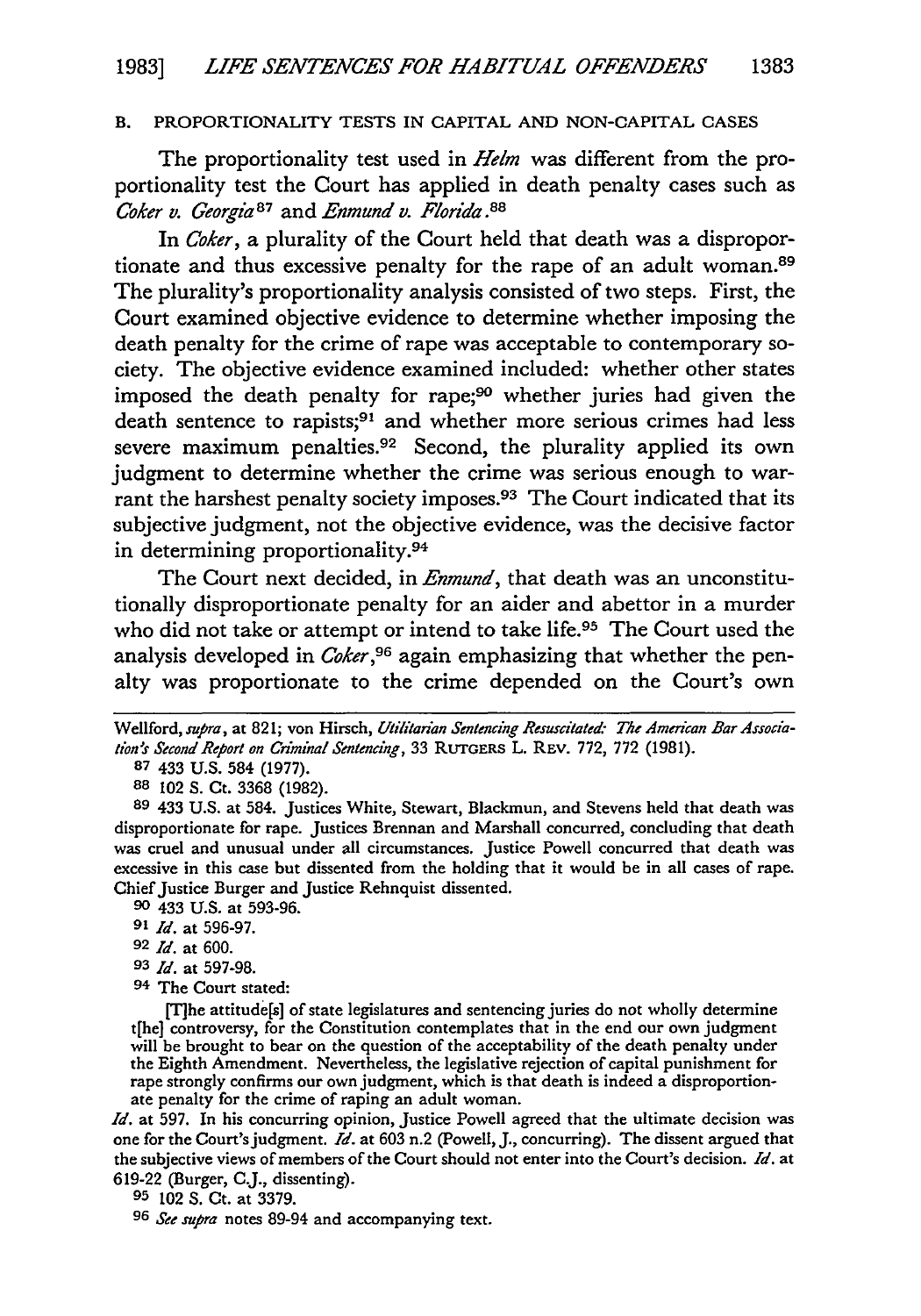judgment.<sup>97</sup>

In *Helm,* the Court did not apply the same test, although it drew support from *Coker* and *Enmund* in formulating the test. The *Helm* Court examined the same factors as those considered in *Coker* and *Enmund.* Public opinion was determined through interjurisdictional and intrajurisdictional comparisons. In considering the gravity of the offense, the harm caused and the moral culpability of the offender were discussed,98 as they were in *Coker* and *Enmund.99* In *Helm,* however, the Court emphasized that all the factors were objective and that no one factor was determinative,<sup>100</sup> while in *Coker* and *Enmund* the Court stated that its subjective determination of the severity of the offense and the harshness of the punishment was decisive.<sup>101</sup> The Court in *Helm* cited *Coker* and *Enmund* as the source of the factors<sup>102</sup> but did not assert that it was applying the same proportionality test it had applied in those death penalty cases.

It is likely that the Court in *Helm* referred to the "severity of the crime versus the harshness of the penalty" factor as an "objective" one in order to be consistent with *Rummel,* where even the "objective" factors involved in determining public opinion were dismissed as inherently speculative or violative of federalism concerns.<sup>103</sup> Whether the "severity-harshness" factor is called subjective or objective may be immaterial; determination of the severity of a crime is inherently the most subjective of the factors considered.<sup>104</sup> It seems clear that, at least in non-capital cases, no one factor is determinative. Whether the same is now true for capital cases as well is not clear. Since *Rummel* emphasized the distinction between capital and non-capital proportionality review, and the Court in *Helm* was careful not to overrule *Rummel,* it seems unlikely that the Court intended to change the proportionality test used in capital cases. However, the *Helm* Court's distinction between *Helm* and *Rummel* on the basis of parole allows *Helm* to be interpreted as applying a proportionality test only because a life sentence without parole is analogous

**<sup>97</sup>** The Court stated:

Although the judgments of legislatures, juries and prosecutors weigh heavily in the balance, it is for us ultimately to judge whether the Eighth Amendment permits imposition of the death penalty on one such as Enmund who aids and abets a felony in the course of which a murder is committed by others but who does not himself kill, attempt to kill, or intend that a killing take place. . **.** . We have concluded, along with most legislatures and juries, that it does not.

<sup>102</sup> S. Ct. at 3376-77.

**<sup>98</sup>** *Helm,* 103 S. Ct. at 3011.

**<sup>99</sup>** 433 U.S. at 597-600; 102 S. Ct. at 3376-78.

**<sup>100</sup>** 103 S. Ct. at 3010 n.17.

<sup>101</sup> See supra notes 94, 97 and accompanying text.

**<sup>102</sup>** 103 S. Ct. at 3010.

**<sup>103</sup>** *See supra* notes 61-66 and accompanying text.

**<sup>104</sup>** *See* Coffee, *supra* note 86, at 1007-08; Note, *supra* note 84, at 664.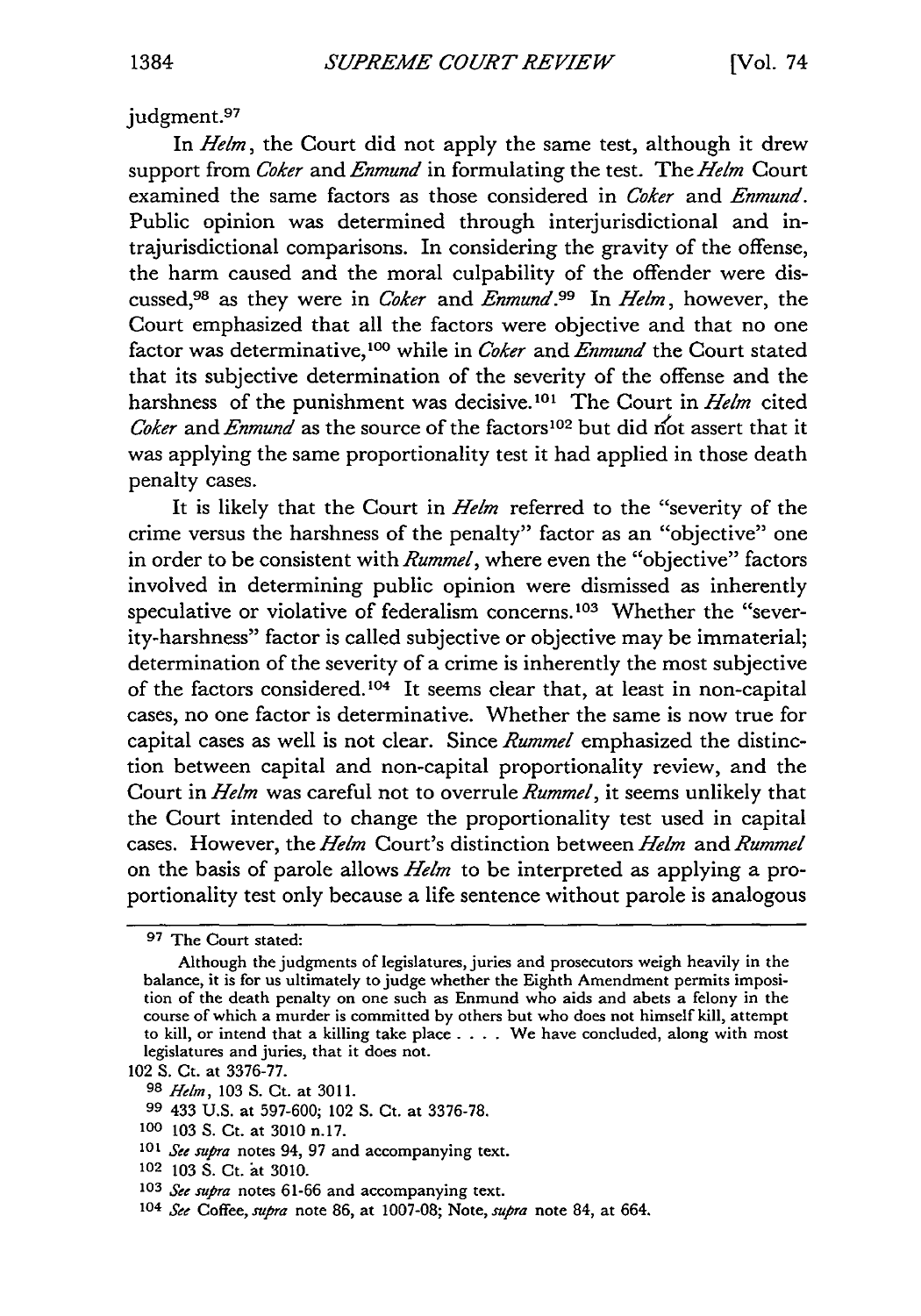to death.10 <sup>5</sup>*If Helm* is read in this way, the Court may apply the *Helm* formulation of the proportionality test in future capital cases.

#### V. IMPLICATIONS

The *Helm* decision makes it clear that life sentences without parole imposed in a judge's discretion may be found disproportionate. Mandatory sentences are unlikely to be found disproportionate because of the unacceptable impact such a result would have on legislative discretion to decide the appropriate punishment for a crime. Because the Court is reluctant to compare the severity of imprisonment for different numbers of years,<sup>106</sup> sentences for terms of years are unlikely to be found disproportionate unless the sentencing process changes to include structures, such as guidelines, sentencing councils, and required articulation of reasons for sentences, for narrowing sentencing discretion.

One issue that will be pressed in future proportionality challenges is the likelihood of parole and commutation under different state systems.<sup>107</sup> The *Helm* Court emphasized South Dakota's low rate of commutation, while the *Rummel* Court emphasized the high probability of parole in Texas.<sup>108</sup>

The new flood of cases challenging sentences on the basis of proportionality predicted by the *Helm* dissent 109 is unlikely to appear. **1o** In the years before *Rummel,* state and lower federal courts rejected many proportionality challenges and found only a few sentences disproportionate.<sup>111</sup> Challenges did not cease after *Rummel*<sup>112</sup> and are unlikely to

**<sup>111</sup>**State and lower federal courts rejected 192 eighth amendment challenges to sentences of imprisonment between 1976 and 1979, according to a count of relevant cases indexed in 15 **NINTH DECENNIAL** DIGEST, *Criminal Law* 1213 (Cruel and Unusual Punishment) (West 1982). Three challenges were successful: Roberts v. Collins, 544 F.2d 168 (4th Cir. 1976), *cert. denied,* 430 U.S. **973** (1977); Thacker v. Garrison, 445 F. Supp. 376 (W.D.N.C. 1978); *In re* Grant, 18 Cal. **3d 1,** 553 P.2d 590, 132 Cal. Rptr. 430 (1976).

In previous years, several sentences of imprisonment were held disproportionate under state constitutions or the federal constitution. Downey v. Perini, 518 F.2d 1288 (6th Cir. *1975), rev'don other grounds,* 423 U.S. 993 (1976); Hart v. Coiner, 483 F.2d 136 (4th Cir. 1973), *cert. denied,* 415 U.S. 938 (1974); United States v. McKinney, 427 F.2d 449 (6th Cir. 1970), *cert. denied,* 402 U.S. 982 (1971); Faulkner v. State, 445 P.2d 815 (Alaska 1968); *In re* Rodriguez, 14 Cal. 3d 639, **537** P.2d 384, 122 Cal. Rptr. 552 (1975); *In re* Foss, **10** Cal. 3d'910, 519 P.2d 1073, 112 Cal. Rptr. 649 (1974); *In re* Lynch, 8 Cal. 3d 410, **503** P.2d 921, 105 Cal. Rptr. 217 (1972); People v. Keogh, 46 Cal. App. 3d 919, 120 Cal. Rptr. **817** (1975); People v. Thomas,

*<sup>105</sup> See supra* notes 69-70 and accompanying text.

**<sup>106</sup>** *Hutto,* 454 **U.S.** at 373; *Rummel,* 445 U.S. at 275.

**<sup>107</sup>** *See* Note, *Helm v. Solem. A Favorable Decision for Recidivists Facing Life Sentences Without Parole,* **27 ST.** LOUIS U.L.J. 663, 682 (1983).

**<sup>108</sup>** 103 S. Ct. at 3015-16.

**<sup>109</sup>** *See supra* note 51 and accompanying text.

*<sup>110</sup> See* Note, *supra* note 82, at 1154 n. 170; Note, *Rummel v. Estelle: Sentencing Without a Rational Basir,* 32 **SYRACUSE** L. REv. 803, 809 n.47 (1981). *But see* Schwartz, *supra* note 23, at 418-19.